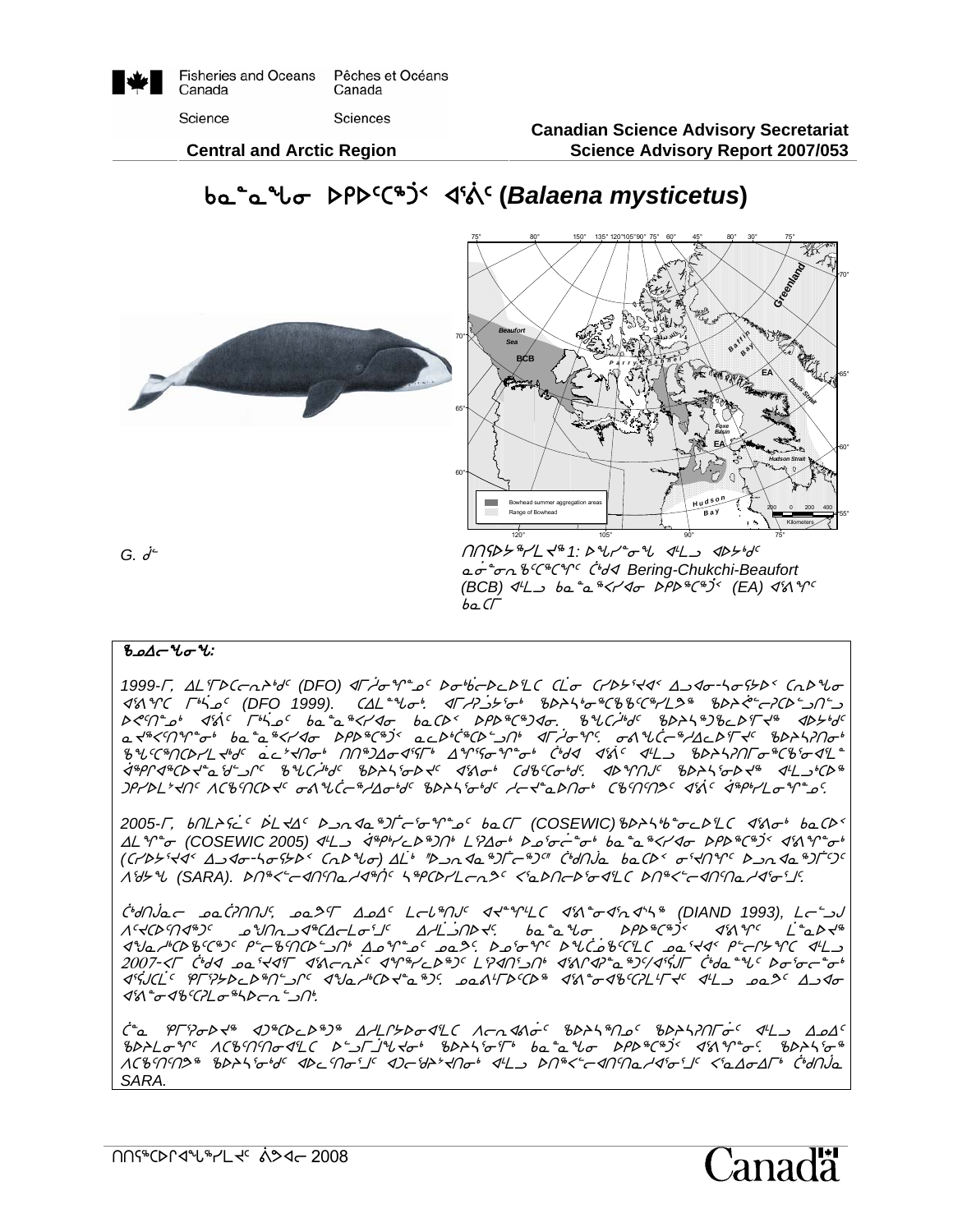#### **aA-CL4+L4c**

- DPD®C®JF ba<sup>s</sup>a®<r4FSC d&C dD%%N%McC DdcoD< d4Lb DelskdC AL%oSC d'A<sup>ne</sup>ot D4co'l DPD<sup>\$</sup>C"JL.
- ﴿ ﴿ وَإِلَى الْمَالِحِينَ ﴾ [الله عنه الله عنه الله عنه الله عنه الله عنه الله عنه الله عنه الله ع
- ᠂ᅟᅟᆣ<sup>╺</sup>ҩᆜ<sup>ᡕ</sup>ᅠᅟ᠓ᠻ<sup>ᡕ</sup>ᠴ᠍ᡕ᠂᠄᠋᠍᠊᠂᠍ᡃᡖᢂᠡᢃ᠕ᢤᠥ<sup>ᡄ</sup>᠂᠂᠘ᡄ᠍ᡃᡖ᠑᠓ᡃ᠂᠂᠂ᡆᠴ᠋ᡉ᠘ᡃᢦ᠓ᢣ᠘ᡃᡖ᠍ᢗ᠊ᢁ<sub>ᡃ</sub>ᡆᡕ ᠊ᡒ᠋᠍᠍᠍ᠺ<sup>ᢌ</sup>ᡰ᠘ᡬ᠋*ᢐ* α ραλεγγι<sup>ω</sup>νής Γραγμαρινώς ακός ραθαρεγγίας αρμετρός ριασίους τους ᡏ᠄ᢥᢋ᠑᠂ᡘ᠅᠕᠕᠕ᡧ᠉᠂᠂᠓ᡔ᠅ᢥ᠉ᡗ᠂᠂ᡬᢦᢂᡁᡔ᠅ᡁ᠗ᡔ᠅ᢥᠾ᠆ᡫᢆᠣ᠃᠓ᡰ᠅ᢥᡳ᠆ᡫᢆᠣ᠃᠓ᡰ᠅ᢥᠾ᠘ᢉ᠓ᢣ᠓᠅ᡗ <u> ᡧ᠋᠋᠔</u>᠘᠀᠖᠘᠅ᡁ᠉᠑ᡋ
- 5 % 6/5 % 14,400 (95% CI 4,811-43,105) (L<sup>a</sup> % 6 % 6/5 % 6/6 % 6/6 % 6/6 % 6/6 % 6/6 % 6/6 % 6/6 % 6/ مےم<sup>ْ 1</sup>9ھ<sup>ال</sup>ے تھے کہ اس کا انگرام کے اس کا انگرام کے انگرام کے انگرام کے انگرام کے انگرام کے انگرام کو انگرام ا م®∩∩⊸ا °بار
- للملك المستقامة المستقامة المستقامة المستقامة المستقامة المستقامة المستقامة المستقامة المستقامة المستقامة المستقامة
- )<sup>≏</sup>"\\&Ր՟\_ుJ ჼbÞჁ\ናሥ∢ჼσ՟® ∆⊆՟\*\\*CÞK°՟←◁σో\՟൧<sup>໒</sup>՟֏՟\_♪ ϷႶ\*ՈCÞK°՟←◁⊀՟ҩ<sup>෭</sup>٬<del>៰</del>՟Ր՟ֈ֎՟ **ڰ**ؽ؋ۄ؇ؖۯٵ؆ۥۮڸٵٷٵؿ؆ۄ؇ٵ؆؆؋ٵ؆؇؋؇؆؇؇؇؇؇؇؇؇؇؇؇؇ٷ۩ **4>PORY**
- PBR- $\Gamma^{\flat}$  ) \*\*  $\Lambda^{\flat}$  ) =  $\sigma$   $\Lambda^{\flat}$   $\sigma^{\flat}$   $\Lambda^{\flat}$   $\Lambda^{\sharp}$   $\Lambda^{\sharp}$   $\Lambda^{\sharp}$   $\Lambda^{\sharp}$   $\Lambda^{\sharp}$   $\sigma$   $\Lambda^{\sharp}$   $\Lambda^{\sharp}$   $\Lambda^{\sharp}$   $\Lambda^{\sharp}$   $\Lambda^{\sharp}$   $\Lambda^{\sharp}$   $\Lambda^{\sharp}$   $\Lambda^{\sharp}$   $\Lambda^{\sharp}$   $\Lambda^{\sharp}$   $\Lambda^{\sharp}$   $\Lambda^{\sharp}$ Δc " " Δε " " A' A' A' A' A' A' C " A' AC A' AC A' A' A' A' A' A' A' A' A' A' A' A' C A' C A' C A' C A' C A' C  $P \circ P^{\circ} \circ P^{\circ} \circ P^{\circ} \circ P^{\circ} \circ P^{\circ} \circ P^{\circ} \circ P^{\circ} \circ P^{\circ} \circ P^{\circ} \circ P^{\circ} \circ P^{\circ} \circ P^{\circ} \circ P^{\circ} \circ P^{\circ} \circ P^{\circ} \circ P^{\circ} \circ P^{\circ} \circ P^{\circ} \circ P^{\circ} \circ P^{\circ} \circ P^{\circ} \circ P^{\circ} \circ P^{\circ} \circ P^{\circ} \circ P^{\circ} \circ P^{\circ} \circ P^{\circ} \circ P^{\circ} \circ P^{\circ} \circ P^{\circ} \circ P^{\circ} \circ$
- ௳ℶℴၗ⅁՟℀ℳ՟℀ℿℨℾℾ℺ℱℋℸℭℳ℻℻ℯℳℲℒℱℳ℻ℳ℻ℎℒℳℳ℻ℎℋ℮ℳ λ 2'σ<sup>3</sup>Γ' ac D<sup>\$</sup>CD7L t', <De Uzb7L2\$ D an <a DFN'Π(Ω -4 CA e L σ<sup>\$</sup> (A' ). FR = 0.1,  $\mathsf{PBR} = 18$ )  $\Delta \mathsf{ALC}$ לבור של האבירו לילה מינו לינות של האפיי לולה לינות האירו האירו האבירו הא  $PRR$   $\Lambda$  $h \Lambda$   $\Lambda$  $\Lambda$ <sup>b</sup>

#### ჼᲮഛ൷ႱჾჀ⊁ჼႱ

#### ᡒᡃᡳᠿᢈ

d' N (Balaena mysticetus) (Linnaeus 1758) DP<16"> b>Sk<2<do ao)Δεά'σης. <Υ<43<5 G-484% 44-CLADG NOC 404CDC+PD Pdbdc 4LA2-CNC-0J.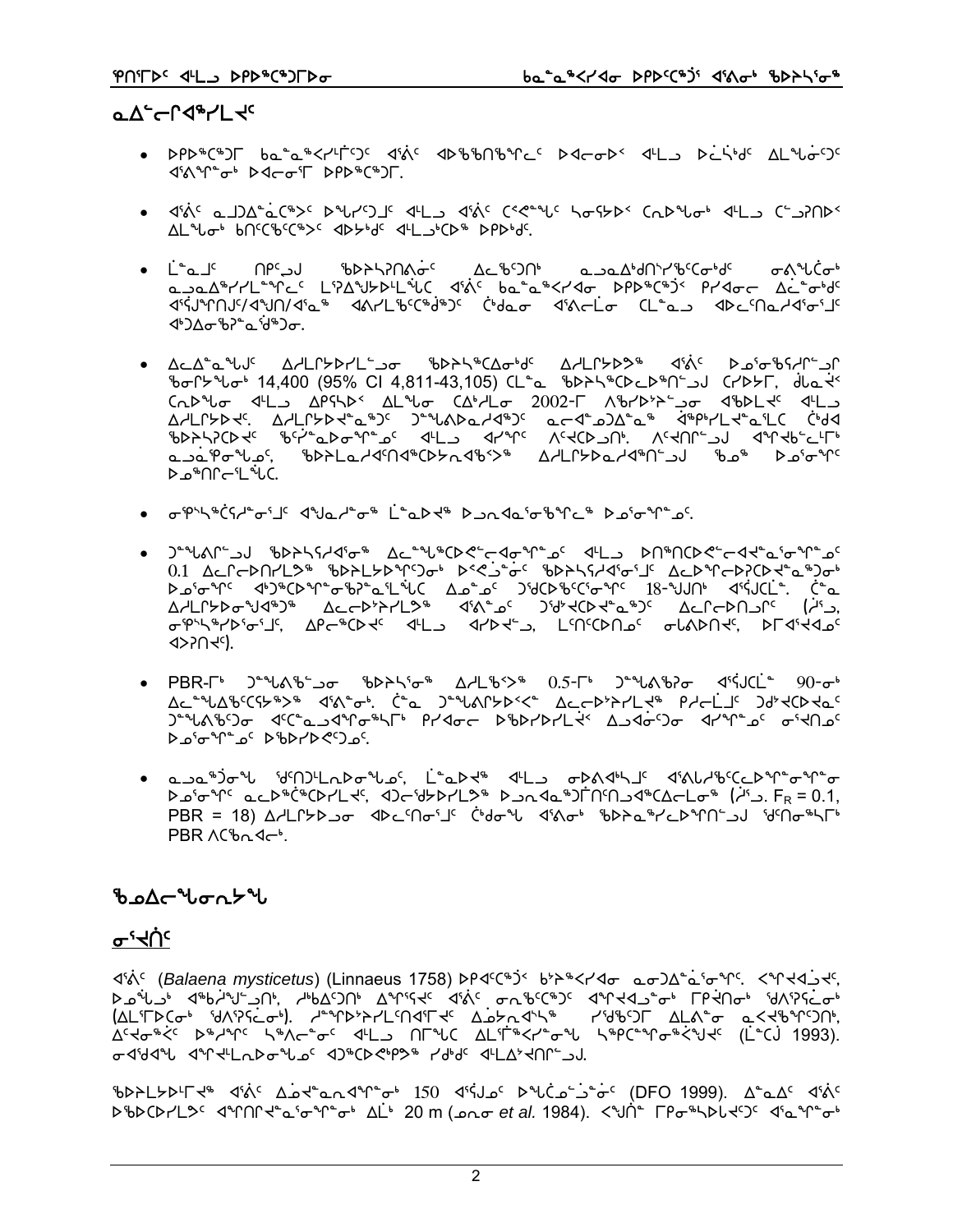x7ml whmQ/sym9lt4 WD`Ec5bExq8i4 `mi 12-13 m (f{r *et al.* 1993). x3Nw5 WDc5b6g5 `mi 12 to 14 m (f{r *et al.* 1993) whmQ/symJ6 WDc5bExq8i4 etxi4 \_ @)\_q8`i5ggcso6t9lQ5 G`Dn *et al.* 2004). koxc5bChQ/sJ5 `=Kxou s}?`l8`i5 `m5yu g8z=c5gt4 raj`z6 NlNw6bs9lt4 N5pMs6t9lQ5 b6ri4 !\$\_i4 w3iso6X2S5 wSDu `Jis2 WQx3izk5. x3Nw5 storal side of the Casis of the CSAFAL with the CSAFAL with the CRS (Koski *et al.* 1993). x3`?Cw5 w`k/`Czu4 bricc5b6S5 \$\_\$.% `ubu4 (f{r *et al.* 1993). X7ml h4voJ7mE7u4 WD6Xox9lt4 x`mmD8`iCh8ii tr5gA x`NNu8`iX5g5 x3`CAo`mXl7u4 (f{r *et al.* 1993) x`mmA8`i`Czu4 x3`?Cw5 h4vwi6nu4 WD6X9oxoc5b6S5 tr5gA x3`CAk5 tnmk5 bwmw5`goCu9l h39C a4LA4C on talks at the CHP in the SP3.

#### ⊲°⊍⊾⊿°∽

PODYCDSI45 The 45NU45 of AP4CD81LD8 CLo AP5 AP5 Belle Isle/Gulf of St. Lawrence CL o7 + 1530- T4L CL o < " o ")< AP " 000-26" o 4L o p" + "14n5PL << 90" Lσ 1719 (>KΔ d4L)KP\*1993). Kʰσ\*)K ΔΡʰԽτ dˤδιι dˤ6kJol>\*)K ΔLʰՐ\*σʰ Λʰl\*olʰlσ rt band in the Namal of Ash of the Machine Server in the Sound of the Sound ideas. د كمان ف<sup>40،</sup> Smith Sound i srb&C&JL dtL A&PbCido PP&Cis APL. StoPNDs ALL, CtaPLS ALLOUS CLD and the Cabil of the decession of the case of the control of the cliption of the cliption of the decession of t لك 1860- 1°<sub>0</sub> (\* 1993). 41°45' (كامكان للمعنى العامل العامل العامل المعنى العامل المحمد المعنى العامل المعنى ا  $CLD^4L$  on  $\Lambda^{4}L^{2}a^{4} < 1$  naid  $\Lambda^{4}d$ de  $\Lambda^{2}$ o?n $D^{2}$  Ca $D^{4}LC$ .

r?9o3us5 x7ml er6`bl7us5 bwm8zig`cl4 x3=Zhxc5b6ymK5 ie4nys6gt4 x7ml WGCA ~\$P^+029 UC1%LA & CLG+9DtV GCT+D-00-C UC1 UC1%DtV UC1%DtV ASDA . CLG+9NtyDtV 1530 <L\_ 1915, <6^+ 4^{\display}{\display}\the Section of Aries and The Sample Astessor A Section A wiQ?5bo`mq8i Wcyst9li vNbs2 wmq5. wMq5 x3=Zhxc5b3`i5, WcystymJ5 v2Xi4f8k5  $X^{\mu}$  or  $Y^{\mu}$  is a lett of  $Y^{\mu}$  is the  $Y^{\mu}$  is the  $Y^{\mu}$  is the  $Y^{\mu}$  is the  $Y^{\mu}$  and  $Y^{\mu}$  and  $Y^{\mu}$  and  $Y^{\mu}$  and  $Y^{\mu}$  and  $Y^{\mu}$  and  $Y^{\mu}$  and  $Y^{\mu}$  and  $Y^{\mu}$  and  $Y^{\mu}$  and  $Y^{\mu}$  an stand of the state of the state of the state of the state of the state of the the the state of the t WAG\$U` 30th 1970 of the 1979-L Pic-Labe of the Aperalistic 1979-L  $1979$  ( $\dot{h}$ <sup>ch</sup>  $4^{\text{L}}$   $\Box$   $\Gamma$ <sup>c</sup> $\gamma$  $\triangleright$   $\degree$  1990).

 $\sigma_{\rm s}$ be/er/dr spyce/sabsols reflext reflext reflext reflext reflext to the space of the space  $\sigma_{\rm s}$  $\mathcal{A}_{\mathcal{X}}\cap\mathcal{A}_{\mathcal{Y}}\cap\mathcal{A}_{\mathcal{Y}}\cap\mathcal{A}_{\mathcal{Y}}\cap\mathcal{A}_{\mathcal{Y}}\cap\mathcal{A}_{\mathcal{Y}}$ AL'TDCULP'd'oc (DFO). <a'Allyd'oc'J' LUSL' <br/><>
AllyDCULP')< C'HOLO A'BJCAOfJ' 184% SLL COD'TDCo<sup>c'</sup> Louses AL'TDCont<sup>1</sup>d<sup>e</sup>os.

|       |                                                      |                      | <b>J'a<sup>8</sup>/ J'U</b> |                  |
|-------|------------------------------------------------------|----------------------|-----------------------------|------------------|
| disib | _ەص⊂                                                 | <b>D-JH JHLA-0D-</b> |                             | ርቦԺህ             |
| 1996  | $a\triangleright\dot{\triangleright}c$               | 17-40-46             | ⊲শ্য⊂                       | 48' 11" (14.9 m) |
| 1998  | $\zeta^{\alpha} \sigma^{\kappa}$ ১৭                  | $21 - 5 - 98$        | ⊲৸ৢ৻                        | 41'10" (12.8 m)  |
| 2000  | $L \rightarrow L$                                    | $11 - 100$           | ⊲৸ৢ৻                        | 38'3" (11.7 m)   |
| 2002  | $\Delta^{\iota} \lrcorner \mathsf{c}^{\iota}$ (hofb) | 10- ≺ו^ -02          | ⊲'ດ_"⊳                      | 46'7" (14.2 m)   |
| 2005  | a D <sup>ic</sup>                                    | 18- ≺ו^ץ -05         | ⊲'∿ີ                        | 53'10" (16.4 m)  |

nns<sup>4</sup>/L x<sup>4</sup> 1. *o* p45<sup>p</sup> ssel/so<sup>4</sup> pa<sup>24</sup>

#### ზϷ⋗ᢣᡲ᠍ᡉ᠊ᡑ

ዹኇ፞<sup>ኈ</sup>ኇሒ<sup>ዾ</sup>ጞጜጞጞጜኇ<sup>ዺ</sup>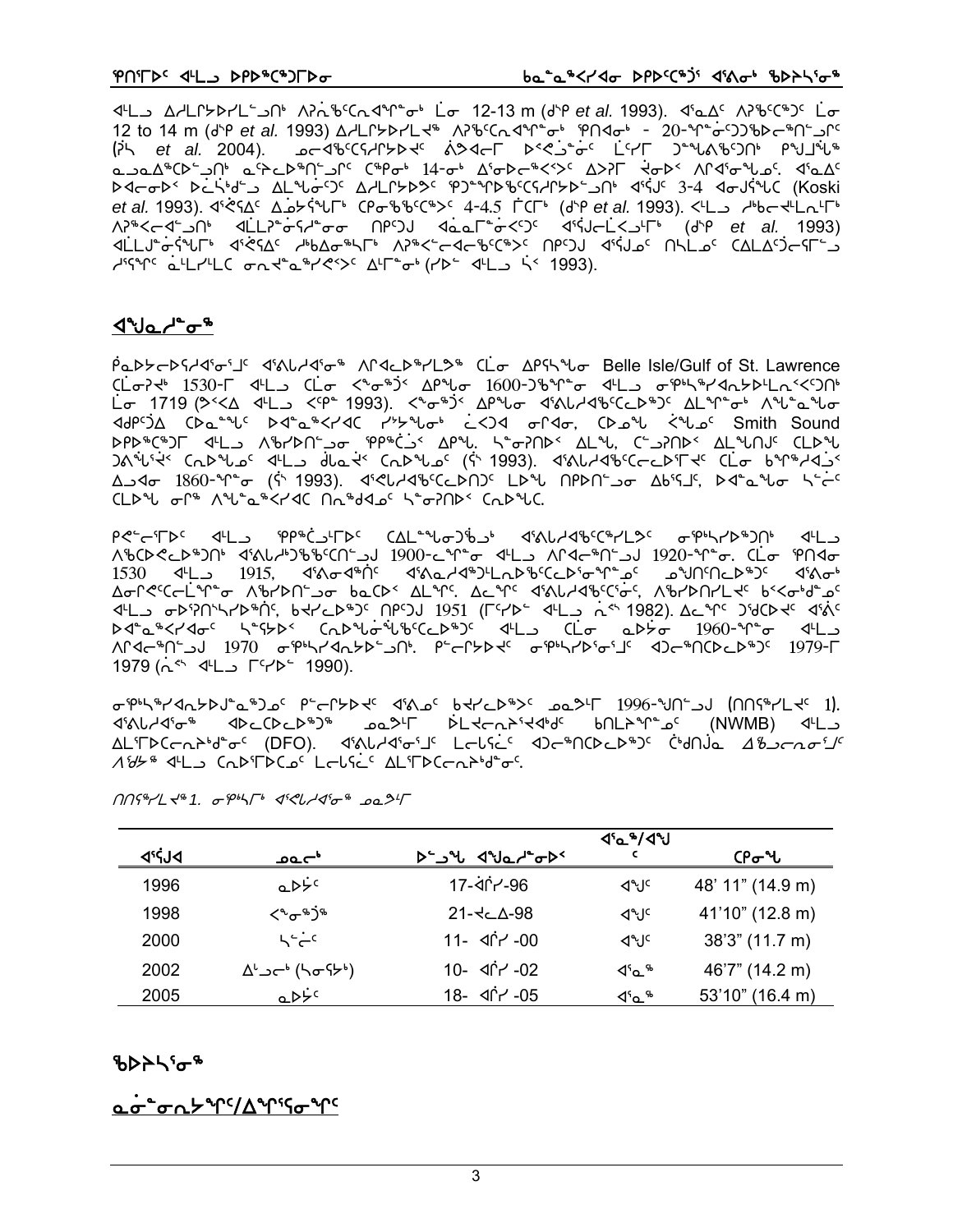*Δελς ba<sup>n</sup>a\*<r/a bspb\*C\*)< Δηιςβεςι***LC** bnrsdants *d*tLa dinc CLip- b hostb>< Cn 4 th - C - 2006). Ch 4 th - C - 3206). Cn 4 th - Cn 4 th - Cn 4 th - C - 3206). ᡨ᠑᠂᠂᠂᠂᠂᠂᠖ᢣ᠘ᢐ᠑᠂᠂<br>ᡉ᠑᠂ᡆ᠆᠉ᢣ᠑ᡒᢀᡆ᠖ᡛᢄᢣ᠅᠕᠅᠀᠅᠕᠅᠕᠅᠀᠅᠀᠅ CL 74% - 2014 - 2023 - 2024 - 2024 - 2024 - 2024 - 2024 - 2024 - 2024 - 2024 - 2024 - 2024 - 2024 - 2024 - 202 ΔσΓσ<Ι<sup>®</sup>CΓ<sup>°</sup>-2<sup>®</sup>)Π<sup>β</sup> <ΙΙΣΒβς, Λ<sup>®</sup>ΓΙΣΠ<sup>ε</sup>-2σ hστελες CΩΣεν, dla+ς CΩΣεν <ΙΕ-2 ΔΡΓΗΣς <u> ۱۹۲۸ ملی</u> در مسلم است که در سور است که است که است که است که است است که است که است که است که است که است که است *P<sub>r</sub>Pressure of Patence And Controll* Component Component Component

ᡏᡃᡬᡕ᠋ᢩ᠂ᡋ᠋᠕ᠰ᠘᠆ᡩᢉᡉᡄᢂ᠘᠂᠕ᢞᡁᡈ᠌ᢩᠰ᠋ᡉ᠂᠂ᡏᠾᢄ᠂ᡗᢋᠾᢄ᠂ᡗᡮᠾ᠗᠂ᡗᡮᠾ᠘᠂ᡗᡮ<br>᠂᠋ᢂᡁ᠉᠂᠘ᡁ᠉ᡁ᠉᠂ᡘᡮ᠅ᡁ᠅ᡁ᠐ᡫᠾ᠉ᡫ᠖ᡁᢂᡁ᠅ᡁ᠐᠐᠐ᡍ᠐ᢣ<br>ᡘᠰ᠅ᡰ᠅ᡰ᠀᠂᠘ᡄ᠉ᡏ ∆۲حك<sup>ه</sup>)٬ لمورك٬ A9که های تومین٬ A9۲هار به تومین می که به دارای مهمه می کم به نظر می کم به نظر می کمه به می<br>۱۲۰ میلادی که به این مورد که به این که به این می که به این مهمه به این مهمه به این می که به این می که به که به<br>۱  $(L\sigma$   $ba^a^b < r$ < $d\sigma$   $PP^b$  $\dot{C}$   $S$   $(D^b$  *et al.* 2006).

#### **፟**Ⴆ<sup>ϲ</sup>Ⴖ҅<sub>҇</sub>҇ҩ<sup>℩</sup>ჼ<՟᠆⋖<del>ℴ</del>᠂ᠾ

᠘ᢆ᠂᠊ᢁᢧᠫ᠕᠂᠂᠂ᠾ᠈ᡶ᠐ᡒᢀ᠂᠂ᠾᢂᢣ᠓ᢆ᠅᠂᠂᠗᠆᠈ᢍ᠘ᢠ᠀᠅᠃᠀᠅ᠰᡤ᠓ᠱᢀᡫ᠅᠗ᠱ᠅ᠾ᠅᠗᠅᠔᠆᠂᠂᠂ **ჼ**Ხ⋗ት\ჼርϷϲϷჼϽჾჼ ҩℾ៎ⅇϓႶͿϚͺͶϹჼϧͻϤϓϚϿჼ ϷʹϚϿͼͼϚϓϹჼϧϓႶϥͲϲϭϿჼ ϥϷϓႶͿϚͺϥʹϗϒͳͼ ba<sup>n</sup>a<sup>n</sup><r<dobal> bacd<br <br <<<d></b><</dobal></dobal></dobal></dobal></dobal></dobal></dobal></dobal></dobal></dobal></dobal></dobal></dobal></dobal></dobal></dobal></dobal></dobal></dobal></dobal></dobal></dobal></dob <u>CL- C PudioNus ACbadbidPxPics abadsderis LiAC-bulliuC Jenanisc</u> EXPASSER COMPANY AND SUPPORT STANDERS

#### ⊲୮ᢣᢅ**ᡒ**ᠰ᠌

Δ''SJσ acD'C'"CDJN' Do'σ'M' ba'a"Kr'4σ DPD"C"J' d'A'M''σ'. 'bDAL?ΠΑσ' 2002-Γ <4bbc(+)oc <16.oc, acD+C+CDcD+)c 14,400 (95% CI 4,811-43,105) <6c Δσθθείφανησι CL T CHOST, dlat CADU dls APSAD ALUT 2002-F. CL as AHLPSDSAd ALA<sup>2</sup>an<sup>4</sup>LJ acD<sup>6</sup>CD7L + ba<sup>2</sup>a<sup>6</sup>K74ac DPD<sup>%</sup>C<sup>%</sup>JF 461°C (EA) Abr'>>cD°TL 4610+  $ba^*a^*b\sigma^c$ ) $\sigma^b$   $r^*b^*bC$   $9P^*c^2$ ,  $C\dot{L}\sigma$   $Hd^c$ ,  $\Delta\Gamma$   $D^c\zeta^2\dot{\sigma}^c$   $\zeta^* \sigma$  $70$  $D^c$   $C\Lambda D^c$  $b\sigma$ .  $P^*d\sigma\sigma$ , ملاطائه المسلم المسلم المسلم المسلم المسلم المسلم المسلم المسلم المسلم المسلم المسلم المسلم المسلم المسلم المس<br>مسلم المسلم المسلم المسلم المسلم المسلم المسلم المسلم المسلم المسلم المسلم المسلم المسلم المسلم المسلم المسلم ᡏᡃĹᠫ᠂ᡏᠰᠾᡶᠾᡗᡕ᠐ᠢᢞ᠐᠂ᡫᠰᠰ᠘ᡗᢄᡗᢣ᠅ᢥᠾ᠕ᢣᢔ᠅ᢢ᠕ᢣᢋᠰ᠅ᡯᠾᢂᡁᠵᢋ᠉ᡫ᠂ᡩᠾᢂᡁᠢ ᠍ᡃᡋᢂᢣᠲᢂ᠐ᢣᢞ᠕ᢗᡋᡒ᠋ᢆ᠊᠘᠄ᠤ᠊ᡊᢣᢞᡗ᠊ᢐ᠋ᡰ᠂ᡏᡃᡰ᠌ᠴ᠂᠘ᢣᡌᡗᢣᢂᢣᡆ᠉᠈ᠻ᠂᠌ᡆᡄᡏ᠋ᠴ᠑᠘ᡱᡆ᠉᠂᠌ᡗᠻᡃ᠀ᢆᠵ᠂ᡊ᠄᠕ᢗ᠖ᡃ᠀<sup>ᡝ</sup> ᠯ᠉᠋ᠹᡗᢦᠯᢗᢂᢣ᠆ᢆᠴ᠉᠈ᡕ᠋ᢗᢞᡳ᠆ᠰᡁᢂ᠓᠂᠘ᢣᡌᠷᢂᠴ᠉᠂᠈᠆ᠾᡐᢔᢄᢣ᠐ᠰ᠂ᢣᡌᡏ᠆᠀ᠾ᠈ᢓᡯ᠘ᠲ᠙ᡩᡅ᠘᠂᠀ᡇᢂᠳ᠅  $CALALC, C^a$  ) that ALDNM tand (D) CD LDb of a T of An of the CL a ᠕ᢗ᠊᠍ᡃᢐᡃᢦ᠍᠍᠍᠍᠔ᠲ᠘ᢞ᠘᠆᠂ᡗᠴ᠖ᠴ᠉ᢣᡒ᠉ᡕᢞᡳᢂ᠘᠘᠘᠘᠘᠘᠂᠕ᢄ᠀᠂ᡗᢋᢂ᠂ᡘᡧ᠐ᡁ᠗᠂ᡘᡭ᠓᠂ᡘᢗᢓᢌ᠅ᡗᡉ᠉ᡫ᠉᠂ᡗᢉᢓᢜ᠉ᡫ᠉

#### ᢂ᠊ᡃᢞᠢᢄ᠂ᢞ᠘ᢍ᠘ᡕ᠆ᢄᢣᢁᠩᡔ᠉ᡗ

ᠰᡄᡃᠮ᠌ᡅᢄ᠆᠇ᡳᢣᡃᢦᡏ᠂ᡏᢗᠣᠨᢇᡃᠴᢄ᠂ᡀᢂᢣᠲ᠈ᡦᡖᡄᢂᢣ᠑ᠻ᠂ᠻᡃᡃᠠᡄᢇᡬ᠆ᡩ᠑ᡴᡆ᠆᠂᠂ᡌᡈᢂᢣᠲ᠀ᢞᡳ᠖᠊᠂ᡌᡌᢣ᠘ᢣ᠑ᢞᠾ᠆<br>᠕᠋᠘᠂ᡌᡰᢅᢣᡉ᠆᠖᠂᠘ᢄᢣᢄᡮᢗᢂᢣ᠘ᢣᡒ᠂᠗ᠰ᠈ᢣᢄᢐᢞᠾ᠆᠖᠂᠑ᢣ᠖ᡃᡊ᠓᠂᠘᠕᠘ᢄ᠂᠂ᡗᡬ᠕᠘᠖᠂᠄ᡌᡉᢂ᠕᠕<br>᠕᠘᠄ᡗᠣ᠙ᢣᢂ᠂ᡁᢂᢂ᠐᠄᠐᠐᠐᠃᠕ᢣᢂᢣ᠅ᡉᢂ᠘᠉᠀᠅ᢆ᠂᠅᠕ᡌ᠉᠘᠅᠕᠘᠕᠘ ᡏᠮ*ᡝ*ᠣ᠋<sup>ᢔ</sup>ᡃᡪᠣᡃ᠂ᡏᡃᡭ᠋ᢦ*ᠧ*ᡃ᠂ Ĺ<sup>ᡈ</sup>᠋᠗ᢂᢣ᠂᠘ᡑᢣ᠘ᠣᠣ᠋ᡝ᠂ᡏᡃᡝ᠍ᡕ᠑᠂ᡘ᠐᠂ᡘ᠐᠆᠓ᢂ᠘᠘ᢂ᠋᠈ᡉ

 $\overline{4}$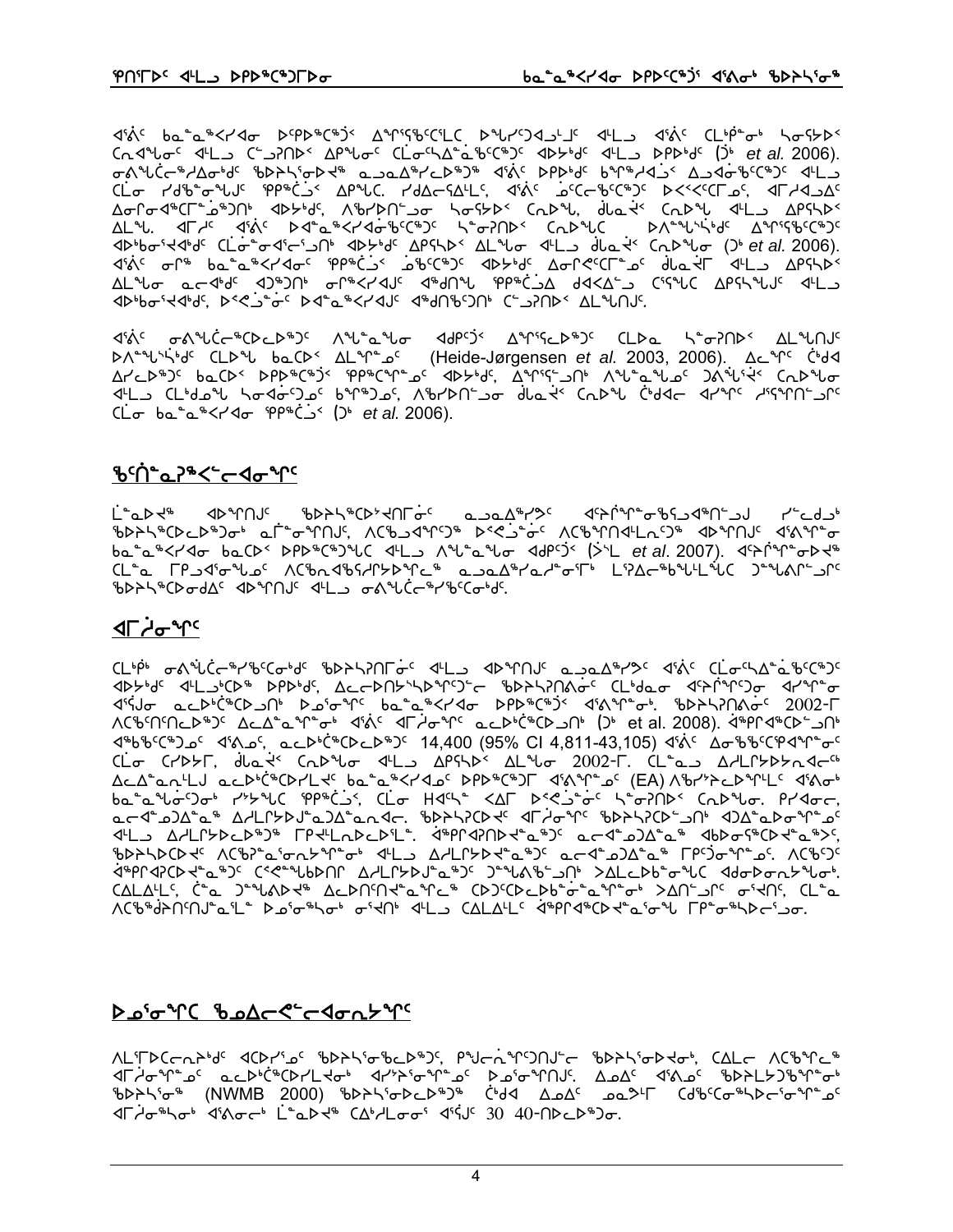#### ᡃ᠍ᡃᢐ᠌᠘᠘ᠫ᠈᠐᠂ᡑ᠉ᠾ᠆ᡑᢞᠾ᠌ᡉ᠂᠕ᡭ᠓ᢣ᠗

ᡃ᠋᠍ᡃ᠋᠍ᡋᠹᢂᡪ᠖᠂ᡆ᠆ᡆᢇᡉ᠕ᢓ᠖ᡕ᠐ᡔᢇ᠘᠂ᢂ᠘᠈᠐ᢣᡗᡳᢂᡁ᠉᠘ᡛ᠘ᡑ᠕ᡁᢂ᠂ᠾᡄ᠆᠕ᢞᢗ᠅ᡑ᠅ᢠ᠅ᡑ᠅ᡁᢂᡁ᠈ᠾ᠀ ᠍᠍᠊᠖᠘ᡗᢣᢂ᠐ᢣ᠂ᡌᡄ᠑᠂᠐ᢣ᠑ᠰ᠂᠑ᢣᢉᠵᢂᡫ᠉᠂᠗᠕ᡗᢣᢂᡁ᠘ᡗᠫᢠ᠘ᢓ**ᢞᠾ᠌ᢜᠾᡵ᠗ᢣ᠗ᢣ᠗ᢣ᠗ᢣ** 2006) <'a'r'L $\forall$ n 4'b'>< <'a'r'a'b'>< <'a'r'a'd'an<'. )^'\*La'b'<br/>>n' 'b>h\?n $\Gamma \sigma$ ' $\sigma$ ' <'a'r'La And<' Cr9⊲ Δ/LՐ৮Ϸ٬ՈϤʹռ Ϥϲ<sup>ϲ</sup>ϹʹʹϚϷʹϞͿ·ʹϚʹϲϤϭ·<sup>ϧ</sup>ͿʹͺͺϹͲϤϷϧʹͳϒϹϤʹͼͺϯͿͺͺϤʹϔʹͺϘϤϹϹϧϷϘϤϧϽʹͺͺʹϸϭϦ;*ϤͿ*ϧͶϲϽϲ በPDNJ 70->\\*\_J' d'AlJJ&CCLDMN' JM' Do'oM' (AL'IDC ndbd' 2007). NN CDYL d' at#CDECC PECLAAL PDSFLADALLE PLALE diSPLAPCSULLADIC VCPSLTSDVJUVA <u>∆\LՐ</u>≻ϷJ՟ҩ<sup>ኈ</sup>Ͻσ<sup></sup>ͱ៲ ՈՈჼႠϷՐLℲჼď՟ ՙďՈσჼℕჼ៲ <sup>ϼ</sup>՟⊂<sup>Ⴣ</sup>Ⴑ൧៝៲ (H∆<sup>៲</sup>Ϲ՟ in press). هـه۵٬۵۰<sup>۹</sup>٬۵٬ CL<sup>۱</sup>ϸ՟۵٬ AJFD معه حلال دهاملله کاهشهور محلهازهر المجرم مهاجهه شهر (کام های البه معهده) 



**J'A' BoAr Lo Y'** 

*᠓*ᡤᢂ*ᢣ᠉*᠆᠘ᡪᡃ᠉᠂1.᠂₺᠘᠘᠑₺ᡄᢂᢡᡉᠰ*ᢐ᠂᠕᠊ᢌᢉᡷ᠉᠆*᠘*ᠤ*᠋ᠮ*᠉᠑ᡐ᠒* 

#### **JIAL-JAPCD JC PALAL AND JAPC**

CL<sup>6</sup>dol o'dnoc dCDr'T il not drio nC acD<sup>6</sup>CDrLdc, aASDNNuc ibDAS io dc ឹ⊂⊳<sub>෦</sub>Հِ≉⊂D-\୮ሩ (דאסי 1998) ר≇טערן און דאר סראַגערך פֿרדיק, <u>ጋትግ</u>ሌሌ የጋበነ **Deignstate a distriber (Halt dill / 1045) 2003). Beck 26der a padh/20** ᠘᠊ᡠ᠉᠊᠅᠆᠉ᢞ᠆ᢌᢥ᠀᠆᠈ᢞᢣᢪ᠗᠅᠆᠈ᠰᢦᡃᢐᢔ᠐ᢣ᠑ᠱᡑ᠘ᡰᡌ᠌᠈ᢗᢠᠫᡱᡑ᠑᠂᠈ᡥᡪ᠅ᢛᠾᢆ᠅᠗ᡰ᠄᠊ ᠑ᠻᡃᡋᢪ᠌᠋**᠌ᠣ**ᢞ᠉᠋ᡌ᠘ᡃᠮ᠆ᢆᠣᡃ᠂᠆ᢉᡃᡰ᠙ᢞᡅᠲ᠑ᠣᡃ᠂᠆ᢆᢗᡃᡐ**ᡫ᠂᠆᠐ᠻ᠆**᠑ᡕ᠂᠂ᡏᢈᢪᢁ᠋᠄ᡨᢗᡄ᠋ **Ϸ**᠊ᢧ<sup>᠋</sup>ᢦ᠆᠋᠍᠍ᢀᡕ᠋ᡕ᠆᠆᠂ᡆ᠉ᢗᠰ 4ט "ר של בסי⊔י.

 $PBR$  ac  $D^b$ C $D^cL^b$   $\Delta L^b$ 

 $PBR = N_{min}$  1/2  $R_{max} F_R \Omega P^*$   $\psi^* \sigma^* \Gamma^c$ ,

N<sub>min</sub> =  $20^{\text{th}}$  >\\*N\*\L b  $\omega$ <sup>5</sup> of  $\gamma$ C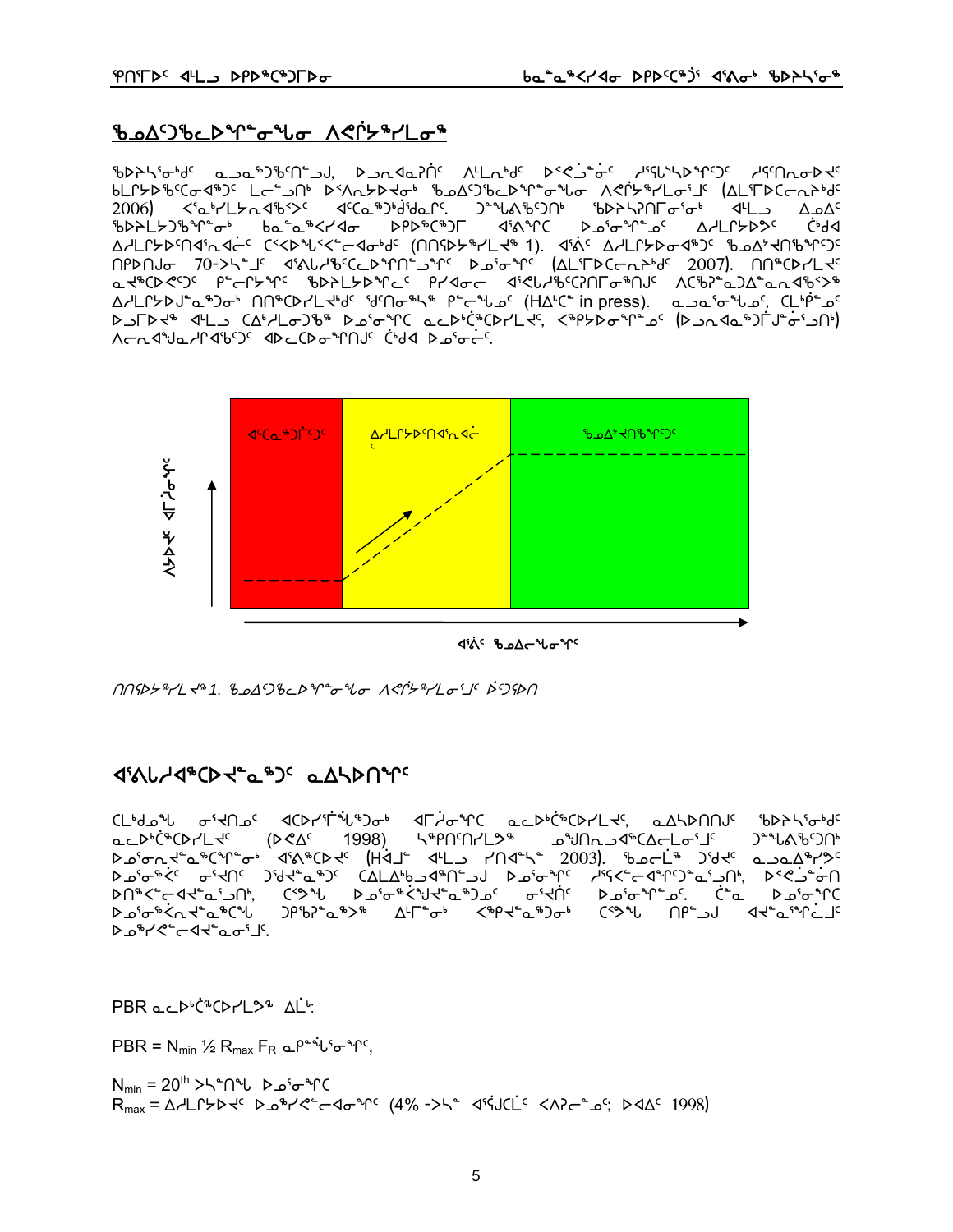$F_R = \text{PQ}^*\text{OQ}^* + \text{PQ}^*\text{OQ}^*\text{OQ}^*\text{OQ}^*\text{OQ}^*\text{OQ}^*\text{OQ}^*\text{OQ}^*\text{OQ}^*\text{OQ}^*\text{OQ}^*\text{OQ}^*\text{OQ}^*\text{OQ}^*\text{OQ}^*\text{OQ}^*\text{OQ}^*\text{OQ}^*\text{OQ}^*\text{OQ}^*\text{OQ}^*\text{OQ}^*\text{OQ}^*\text{OQ}^*\text{OQ}^*\text{OQ}^*\text{OQ}^*\text{OQ}^*\text{OQ$ محاشمكه مو<sup>م</sup>ي المالي بالمالي بالمالي بالمالي بالمالي بالمالي بالمالي بالمالي بالمالي بالمالي بالمالي المالي ال 

PBR 4<sup>8</sup>P<sup>6</sup>CD7L3<sup>8</sup> <0.3 D.1 4L -0.5 DD8DCD<"c<U"a'o"Y"as CL"a b<P'd"aJ σιλεσί 18-90 จัน่ง วันจะจัน จะว่า จันวิตาม จันวิต จันวิต จันวิต จันวิต จันวิต จันวิต จันวิต จันวิต จันวิต จันวิ C-ْ PBR لادالا 90 d'al ( 40°-05) C-20° مدالك السمرة C-40° و لدالك C-40° C-40° و C-40° و C-40° C ᠆᠂ᡶ᠕ᡗᢣᢂᢣᠮ᠉᠂᠂ᡆᠰ᠕᠂᠂᠂᠂ᢣ᠕ᢣ᠈᠂᠂᠂ᢣ᠐ᢣ᠈ᢐᠾᢣᠾᢆᢗᡄᠾᢂᢣᠾᡏ<br>᠑᠆ᠰ᠕ᡗᢣᢂᡕᢪᢂ᠂᠐ᠰ᠕ᢣᢂ᠂ᡆᢞᠰ᠖ᠻ᠂᠂᠘ᢠᢄ᠂ᠳᢂᢣ᠉᠂᠈᠆ᠰᡌ᠂᠂᠀ᠰᢂᢣ᠕ᢠ᠙ᢗᡔᢂᡁᢣ᠖ مدلكة في PBR مكام بالمحافظ المسلم المحافظ المحافظ المحافظ المحافظ المحافظ المحافظ المحافظ المحافظ ال ᢂ᠊᠆ᡩᠰ᠗᠂ᠾ᠂ᡖ᠗᠕ᡁ᠘᠘᠘ᡫ᠗ᢣ᠑᠂᠂᠐ᢣᡄ᠓ᡁ᠅ᡁᡉᡙ᠂ᠿ᠗ᢣ᠕᠂ᡧᡧᡉᢥ᠂ᡏᡑᢂᡑᢥ᠘ᡖ᠉ᠰᢕ᠅ᡁ᠗᠂ᠾ᠓ PBR ACbn4ch.

 $M_{\rm V}$  and  $M_{\rm V}$  and  $M_{\rm V}$  and  $M_{\rm V}$  and  $M_{\rm V}$  and  $M_{\rm V}$  and  $M_{\rm V}$  and  $M_{\rm V}$  and  $M_{\rm V}$  and  $M_{\rm V}$  $ACP^*(77P^* \rightarrow 0.26$  (CV = 0.39).

|               |      |      |        |      |      | <b>PBR</b> | <b>PBR</b>                  |
|---------------|------|------|--------|------|------|------------|-----------------------------|
|               |      |      |        |      |      |            | $(F_R = 0.1)$ $(F_R = 0.5)$ |
|               |      |      |        |      |      |            |                             |
|               |      |      |        |      |      |            |                             |
| $PRI-GoB-ES1$ | 3903 | 0.51 | 14,400 | 0.61 | 8991 | 18         | 90                          |

<sup>1</sup> PRI-GoB-ES = dla << Cab U/APSLD < AL U/CrDb =

#### **a**\_pa<sup>r+</sup>+nd+c

ᡠᡄᢣ᠍᠘᠌᠖᠂᠑ᠻ᠇ᢂ᠘᠈ᢠ᠕᠘᠉ᢠᢄᡔᡏᡏ᠅᠘ᢣ᠈ᢜᢄᢣᢞᠢ᠓᠅ᡆᢞ᠓ᡔ᠅ᡌᡳᢂ᠗ᢣ<br>ᢒ᠖ᡁᡔᡲ᠓ᡁᢄ᠖ᠾᢂᠷᡗᡕ᠅ᡁ᠉ᡰ᠘ᢌ᠂ᢥ᠅᠘ᢓᢄ᠂ᡘ᠅ᡰᠢᢄᢣᢄᢣᢄᢣᠾ᠅᠗ᢣ᠅᠗᠅ᡁ᠅᠗ Δ/LՐ≻ÞԵماله باسمان المسترد به المستروحة المستردين المستروحين المستروحين المستروحين المستروحين المستر

᠋<br>᠋᠕ᢗ᠊ᡃᠦᡃ᠍ᡞ᠘᠂᠋᠂᠂ᡆᢗᢞᠨ᠆ᢣ᠂᠂ᡆᡄᢂᢠᢗᢂᢣ᠘ᢣᢪ᠂᠂ᡌᡏᢣᡠᢞᠾ᠅᠘ᠻ᠅ᡁ᠅ᡗ᠅᠕ᠻ᠂᠂ᡆᢗᢤᠾᢣᢥ<br>᠕ᢗᢠ᠋᠋ᠰ᠘᠉᠂᠂᠂᠂᠂᠂᠂᠂᠂᠂᠂᠂᠆᠂ᢣᢄᢣᢄᢣ᠐ᢣ᠈ᡰᠷ<br>ᡃ᠐ᢣᢣᠰ᠉ᢉᢂ᠂ᡆᡄᢂᢣ᠅ᡁ᠉᠅ᡁᢄᢣ᠅ᢉᡁᢂᠻ ᠍<br>᠋ᡉᡄᢂᡠ᠙᠐ᢣᡆ᠋᠉ᢣ᠘ᡖ᠉ᡗᡱᠣᠰᡱᡒᠰ᠂ᢋ᠘ᡁᠵᢆᢋ᠅ᡏ᠅ᢆ᠂ᡏᠾᢂᡁ᠘ᢣ᠅ᢪᡉᢆ᠅ᡏ᠅ᢆ 

**٢٢**٠ - ٢٠٠ مار ١٩٩٧ - ٢٩٠ - ٢٩٠ - ٢٩٠ - ٢٩٠ - ٢٩٠ - ٢٩٠ - ٢٩٠ - ٢٩٠ - ٢٩٠ - ٢٩٠ - ٢٩٠ - ٢٩٠ - ٢٩٠ - ٢٩ ᠰᢉᡲᡖᢪᢛ᠆ᢅ᠆᠃<br>᠕ᢗ᠍ᡃᡋᢪ᠋ᡆ᠍᠈ᡉᡊᡔᢞᡥ᠊ᢦᡃ᠂᠂᠂ᡧ᠋᠋᠘ᢖ᠂᠃᠘᠘᠘ᡗᢣ᠍ᡅᠢᢞᢘ᠍ᠰ᠑ᠻ᠅ᢍ᠉ᢗ ᡧ᠉ᠻᡗᢦᠯᢗᢂᢣᠼ᠉᠈ᡕ᠂ᢗ᠅᠍ᡬᢌ᠆᠕ᠻ᠐ᠾ᠂ᡌᢣᠾ᠘ᢑ᠀ᡁ᠈ᡒ᠕ᠻ᠅᠑ᡁ᠈᠈ᡪ᠓᠆᠑ᠾ᠈ᢂᡄ᠀ᠾ᠅ᢂᠲ᠔ᡆᢧ᠅ CΔLΔ4LS, C-2 J-3/AD-4 ΔCDNSN-2-2 CDJSDCDCDb-0-2 2 T-0 >ΔΠ-2 C-1 CL-2 ᠕ᢗ᠋᠊᠋ᡃᢐᡃᢦ᠍᠍ᢙ᠒ᠰ᠗ᢠ᠖ᡫ᠋ᡱ᠖᠘ᢠ᠅ᠰ᠒ᡰ᠉᠂ᡩᡫ᠓᠂᠂ᡗᡌ᠘ᢣ᠘ᠻᢋ᠅ᡏ᠑ᡗᡏᡐᢗᢂᡫ᠖᠅ᡏᠾ᠗᠂ᡗᢗᢠ᠗ᡃᡗ᠇᠅ᠴ᠙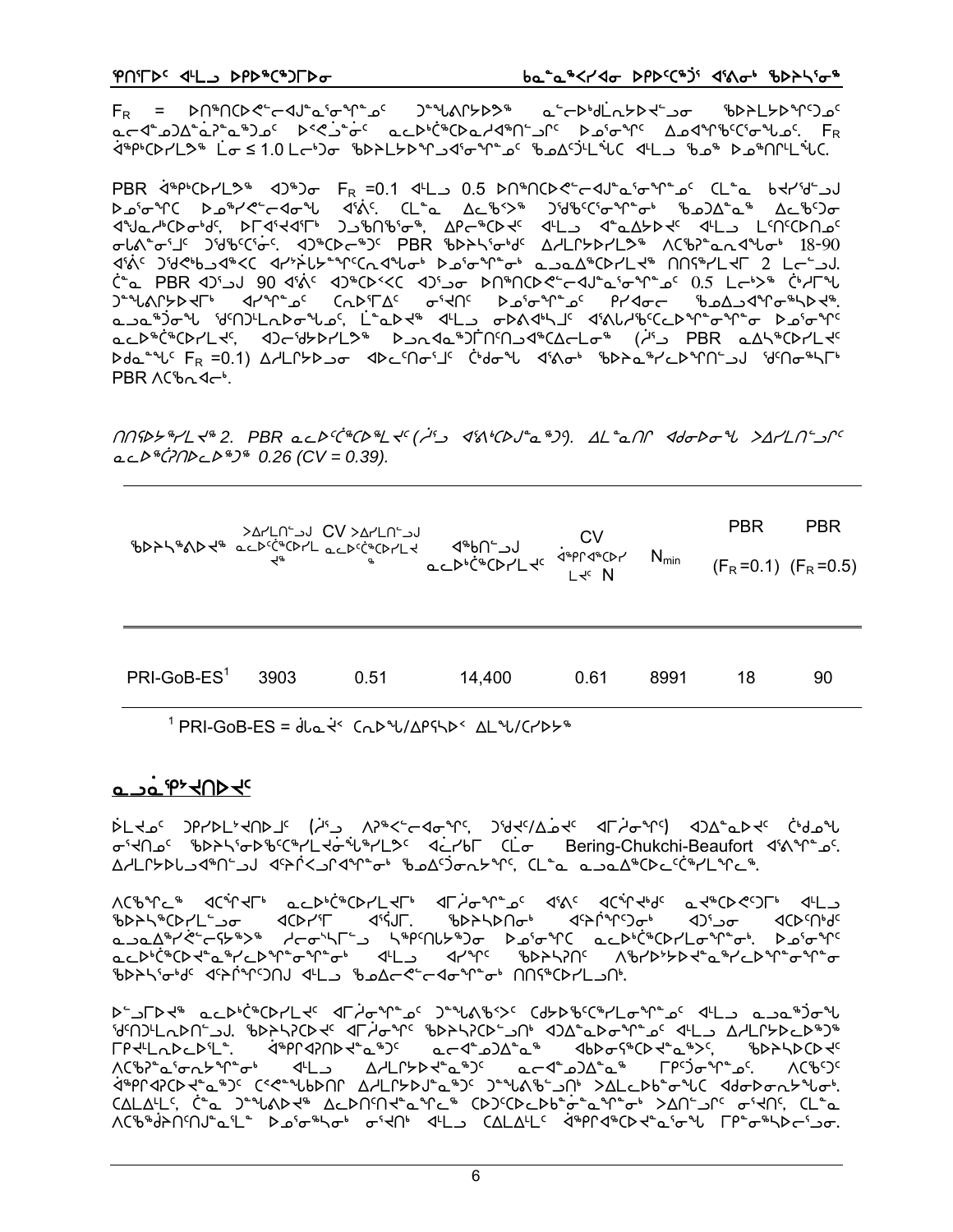⊴Γٰ~{ງື່ງເບື່ອງຕົ້ງງາ ᢦᡰᢞᠾ᠌᠂᠂᠂᠕ᢣᠾᠾᢣᢂᠾᢁᢆ᠉᠈ᡕ ⊕ ال GP (P ∆רµר) אי ზՒԴԼ≻⊳∿^ხ౨∢⊕Մ.

### **くりゃくくつく (ト) ようしょうし**

ΛΔΔ<sup>ς</sup> Ρ΄ΛλΥ<sup>κ</sup>>΄ σ<sup>ι</sup>ΚΠς <sup>Γ</sup>΄ Δς ΣΡ ΣΡ<sup>ω</sup>)ς σσιΚΔιΤς Φ. Θη Αλελοφ ΔίΓ Δης ΔηκΟλολη ᡕᡏ᠆ᢃ᠂ᢂᢣ᠑᠈ᢗᢗᡔ᠗ᢠ᠂ᡮ᠘ᢣᡌ᠅᠉᠖᠅ᢦᢞᡳ᠉ᠪ᠅ᢞᡘ᠗ᢠ᠅ᢠ᠅ᢕᢄ᠂ᡧᠮ᠑᠅᠂ᡘᡀ᠅᠕ᢣ᠐᠈ᡤ᠓᠅᠀ᠰ᠈ᡕ bLLYDS MALLYDS (NWMB 2000). PLSCN<sup>+</sup>oc, d'AllAJo<sup>6</sup> ALLAJOLD<sup>&</sup>> ADAS Ac<sup>&</sup>dr<sup>A</sup>los D®CD>rd=```0`. d'QD< L'C°\L. dFd\_o<sup>c</sup> A\_o^\_o<sup>c</sup>. A``D+QCa>D>® d'L\_o ofP°Nd<`J^\_oor. ᡕᢧᢣᢠᢆᡳ᠆ᡏᡆᢣᡏᠾ᠌ᡀ᠂ᡕᢂ᠗ᠱᡳ᠉ᡶᠾ᠅᠇᠐ᢞᡒᠾ᠘᠂ᡕᡐᡉᡊᠴᢀᡁ᠓᠂ᡗᠽᡉᡏᡐ᠑ᢓ᠂᠕ᡕᢂ᠐᠅ᡳ᠖ᡛ᠘᠂᠂ᠰ ᠣ᠌᠘ᡪ᠋ᡉᡰ᠂᠘ᢣᢗ᠊ᠰᠣᡰ᠂᠓ᡕᢂᢂ᠑᠂᠐᠐᠐᠐᠁᠘ᡱ᠘᠑ᢞ᠘ᢜ᠂᠕ᡕᡌᢣᢞᠾ᠂᠘ᡄᡃᢗᢂ᠖ᢄᢕᠢ᠆᠑ᡁ᠂᠘ᠰᢂᡎ᠑ᡄ <u>᠊</u><br>ϤᡃĹᠴ ҩ<sup>ҽ</sup>ᡄᡕᡰᢞᠦᢂᡸᠴᠣ᠂᠘<sup>ᢌ</sup>ҩ᠑᠋᠍᠍᠍ᡃᢐᡝᢦᡰ᠂᠘ᢆ᠘ᢧᢞᡥᢐ᠂᠕ᡃᡫᠷᡗᡰᢣᠰ᠋ᠻ᠂᠂ᢉᡰᡫᠴ᠂᠄᠍ᡃᡑ᠍᠘᠋ᡧᢛᠬᡭᠵᡅᢂᢞᢗ<sup>᠙</sup> לר יביר שירובים לי ביצור מלאשי לה של היא האירובים של האולים של האולי לא האירובים הא

#### A LLANTE THE AFT THRY ASUL

*ᢞ*ᡕᢂᡁ᠗ᡆᠾ᠗᠂᠂ᠾᢂᡁ᠐ᡆ᠉᠂᠂ᡘᢓᢥ᠉ᡉ᠂᠅ᡘ᠅᠕ᡢ᠘᠂᠗᠘ᡗᢜ᠓ᢠ᠀᠂᠕ᡔ᠓᠅ᡒᢄ᠆ᠻᡫ᠉ᢣ᠗᠂᠂ᡫᡏ᠌᠉ᠾ᠓ᡉ᠈᠂᠂ᡕ᠉ᢆᠻ᠓ᡰ᠉᠗ ᠊᠘᠖ᡃᠣ᠊ᠰᢗ᠂᠋ᡉ᠆᠌᠘ᡔ᠖᠖᠆᠀ᠷᢄᡢ᠙ᢄᢣ᠀ᡧᢂ᠘ᢒᢠ᠖ᢣᠾ᠉᠇᠑ᢞ᠔ᠴ᠒᠂᠀ᠰ᠖᠀ᢣᢔ ᡕ᠘ᢣ᠕ᡕᡆ᠌᠅ᠾᢂᢣ᠒ᢗ᠂᠂᠕ᡛᢂᡕᢂᢣᡗᢋ᠅ᡐᠰ᠆ᡗᡑ᠕ᠾ᠆ᡗᢣ᠅ᠲ᠀᠅ᠾ᠅ᠾ᠅ᢢᢄᠰ᠅ᢥ᠙ᡫ᠅ᢥᠾ᠅ᠾ᠅᠕᠅᠕᠅᠕᠅᠕᠅᠕᠅᠕᠅ ᠘ᡕ᠆<sup>ቈ</sup>Ძґʹᡃᡖ᠍᠍᠍ᢐ᠆ᢐ᠂᠂᠂᠂᠑ᢞᢕᢂ᠘᠀ᢞ᠘᠅᠀ᢞ᠅᠅᠅ᠱ᠙᠘᠘᠅᠗ᠱ᠅᠅᠅ᡬ᠅᠅᠅ᡬ᠅᠅᠅ᡬ᠅᠗᠅᠕᠅᠘᠅᠘᠅᠘᠅᠘᠅ ᠲᢂᢄᡄᡘᠴᢂᡃᡙᢄᡆ᠈᠂᠐᠐ᢣ᠕ᡁᢄᡁᢄᡁᢂᢑᡗᡄ᠖ᢣ᠑ᢣᡗᢜ᠓ᠳᡗᡰ᠅᠗᠘ᡄᡫ᠕ᡤ᠗ᡔᡗᡀᡉ᠐ᡫᡗᡆ᠕ᡁ᠗ᢣ᠘ᡒᡐᡁ مد4∜(ْ\*د)∨ا⊥⊬د ᠊ᡏ᠈᠋ᡭ᠕᠘᠈᠋᠍ᡉ᠁᠘᠉ᠾ᠅ᡉ ⊳ഛ°ో⊾c  $\mathcal{A}$  |  $\mathcal{A}$  |  $\mathcal{A}$   $\mathcal{A}$   $\mathcal{A}$   $\mathcal{A}$   $\mathcal{A}$  $D_{\text{u}}$   $D_{\text{u}}$   $D_{\text{u}}$   $D_{\text{u}}$   $D_{\text{u}}$   $D_{\text{u}}$   $D_{\text{u}}$   $D_{\text{u}}$   $D_{\text{u}}$   $D_{\text{u}}$   $D_{\text{u}}$   $D_{\text{u}}$   $D_{\text{u}}$   $D_{\text{u}}$   $D_{\text{u}}$   $D_{\text{u}}$   $D_{\text{u}}$   $D_{\text{u}}$   $D_{\text{u}}$   $D_{\text{u}}$   $D_{\text{u}}$   $D_{\text{u}}$  <u>᠋</u>ڡ౨ڡ᠘᠋ᢥᢗᢂᡄᢂᢧ᠆ᡒᡙᢁ᠂ᡁ᠓᠌ᡉ᠅ᠰ᠓᠂ᡊ᠗ᢞ᠕ᠾ᠈ᡆ᠑

#### **ALALC ALLAL&LDSUC**

#### **ଏ**⊳⊂′∩๛'⅃ՙ ∆**৴**Լ<sub>`</sub>\ኈY⊳?Ո`\∆ՙ

Jista Anty Stab - Abistan - Abistan - Abistan - Abista - Alland - Clida ᠓ᡥ᠑ᡃᡃᠠ᠘᠊ᠣ<sup>ᡕ</sup>᠌ᢍ᠌᠋ᠣᢧ᠖᠖ᢓ᠖ᢧᢂᡁ᠅ᠾ᠑ᡔ᠖᠂᠘᠕᠘ᡗᢣᢂᢣ᠘ᡐ᠑ᢣ᠅ᡘᡳᢂᠾᢃ᠂ᡘ᠓᠂ᡘ᠅ᡭᡳᢄᢧ᠖ᡑᢧᠾ᠓ baCD - Andr, < PYA - Andry Andry - ALTDC - Andry - ALTDC - Andry - Andry 

#### **TEDS APPASER**

᠘᠆᠆᠂ϥᡰ᠈ᢣᢄ᠆ᡕᡇ᠕᠂᠘᠆᠃ᢣ᠅᠕᠅᠕᠅᠕᠅᠕᠅<br>ᢣ᠘᠆᠂ᡇ᠉ᢣᢄ᠆᠀ᢉᢣᢂᡁ᠘᠅ᠱ᠅ᠱ᠅ᠱ᠅ᠱ᠅ᠱ᠅ᠱ᠅ᠱ᠅ᠱ᠅ᠱ᠅ᢥ᠘᠅ᠱ᠓ᡬ᠅ **ᢦ᠊**᠋ᡝᡄ᠊᠋ᡭ᠆ᡏᡆ᠉᠊ᡁ᠉ᠾ᠉ᢣ᠐ᡬᡃ᠅ᡏ᠅ᡔ᠅ᢣ᠅ᢆᢣ᠅ᢆᢣ᠅ᢆᢣ᠅ᢣ᠅ᢆᢣ᠅ᢣ᠅ᢆᢣ᠅ ᢗ᠌᠌᠌᠘ᡱ᠘ᡨ᠘᠂ᢒᢠ᠕ᠪ᠂᠂ᢉ᠐ᢗᢞᢖ᠑᠂ᡩᡅ᠗᠂᠀ᠰᡅ᠘᠂᠂᠀ᡧᠲ᠐ᢣ᠖ᡒ᠉ᡫᡅ᠘᠂᠀ᡧ᠅᠂᠕ᢠ᠗᠅᠕᠅᠂᠕ᢌᢄ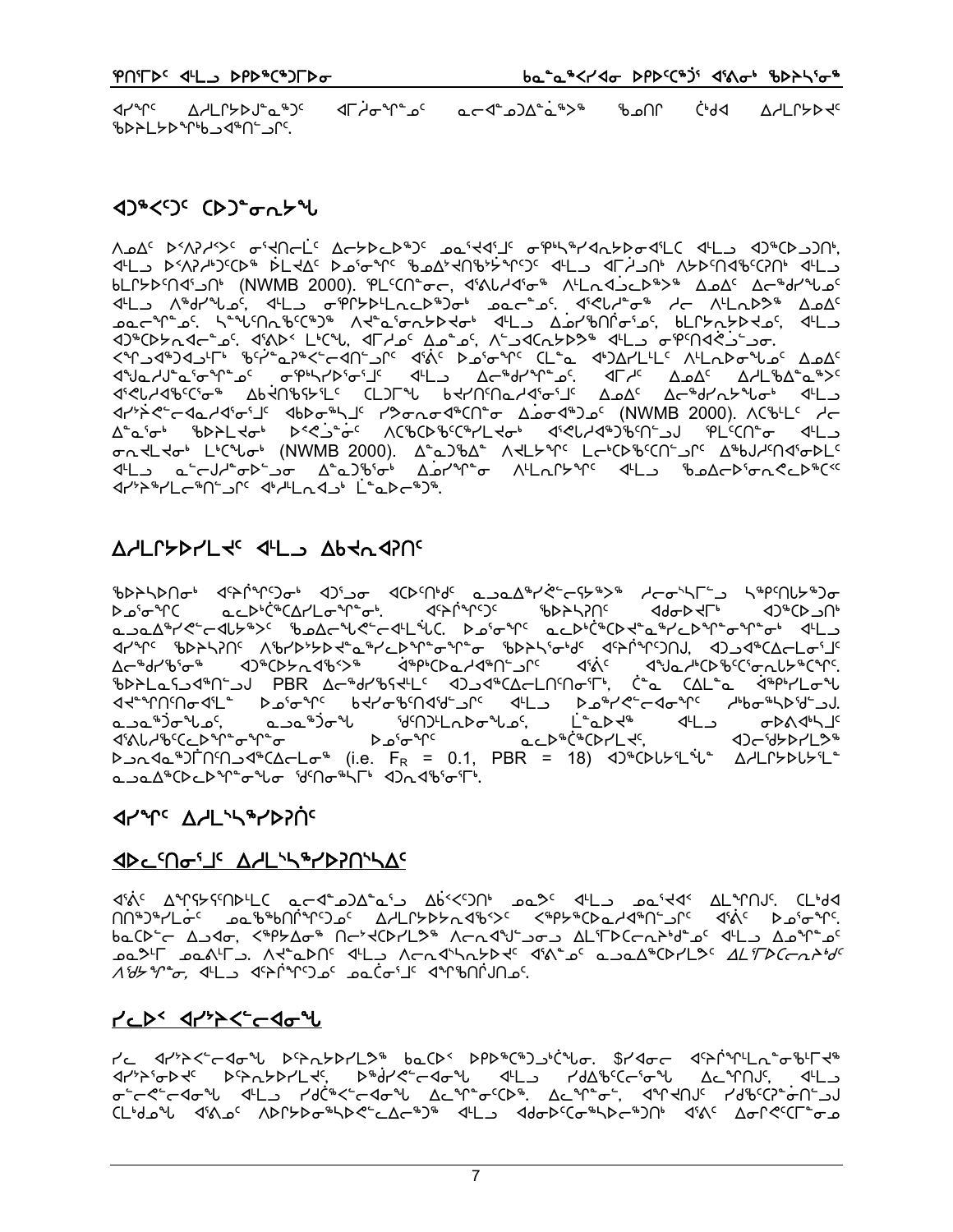ᡕᡌᡄ᠍᠂᠖᠆ᡆ᠉᠐ᡫᢩ᠍᠅ᠳ᠉ᢣ᠑ᢣ᠅ᢣ᠗ᠰ᠂᠂᠂᠕᠉ᢣ᠑ᢣᡇᢔ᠖ᡛᡗ᠃᠂ᡩ᠈ᢞ᠅ᠳ᠉ᡤ᠂᠈᠀ᢗᡌᡕ᠂ᡇ᠑ᢓᡐ᠖ᢔ᠈ᡒ᠖ᢆᢉ dbccch-ccb+. (is dry><-cdanc n>+j< rd\_c d+)dde() d+)da+b+a+)c dinc <u>᠊</u><br>ϤᡃĹ౨᠂ᡰ᠀ᢃᡩᡄᢆᡕ᠄᠋᠍ᢥᡇ᠆ᠰ᠕ᢣ᠂ᢘᠰ᠘ᡨ᠅ᡖ᠉ᢣᢋ᠅᠖ᠸᢠ᠖ᡔᡇ᠅ᡮ᠘᠉᠂᠂ᢋ᠅ᡬ᠅᠖᠉ᡧ᠅ᡒ᠉᠉᠂ᡩᠾᢂᡏ 

## <sup>א</sup>∆כ<sup>∙</sup>4

٢٩١٢-٢-٢٥٣ - ٢٩٢٢-٢٩٢٧ - ٢٩٢٢-٢٠٠٢ - ٢٩٢٢-١٩٢٢ - ٢٩٢٢-١٩٢٢ - ٢٩٢٢-٢ **CLo<sup>-</sup><
kind's deputy of the set of the set of the set of the set of the set of the set of the set of the set of the set of the set of the set of the set of the set of the set of the set of the set of the set of the set** CAL " " Lot PS-DS-DS-AG" G" A" ALL BCC " T" LOT. PLATC, A" JA" NP" CCSC"T << CLD FIA" L', Cd5DbcCndpr bDbL5DcDprSc rDodJc 1930. CALandon DobrectdrLLLnSc <u>לוֹב<sup>אָ</sup>ר סמב האר "LC ALIFDC C</u>irchdo" DPD "C" ה'הראה מ'מלה מים ה'תכון לא האר ה' מלכל ה' משלחה ה' ה ᠍ᡏᡃ᠗ᢅ᠆᠕ᢀᢕ᠆᠕ᠪ᠙᠆᠘ᠪ᠙᠆᠘ᠪᢀᠰ᠘ᡗᢓ᠅᠖ᢣ᠑ᢤ᠅᠕ᡔ᠗᠆᠄᠂ᡬ᠅᠑᠂ᡤ᠑ᢞᠾ᠆ᢠ᠅᠗᠅᠕ᢗ ᢆᢆᡄᠣ᠊᠋ᡃᢐ<sup>ᢈ</sup>ᢗᡝᠦ᠍᠍ᡩᡳ᠋᠆᠂ᢉᡰ᠈᠆᠈ᢞ᠆ᢣ᠆ᢣᠾᢜ᠘᠂ᢣᠾᢜ᠘ᢣ᠆ᢣᡆᢥᠰᡱ᠖ᢋᡉᠰᡗ᠊ᡱ᠘᠂ᡗᡫᡱ<br>᠆ᡆᡠᢂ᠋ᢉ᠅ᢐᠰ᠐ᢣᢞᠾᡮᡉᢪ᠂ᠻᡰᢂᢐ᠆᠂ᢥ᠕ᡁᢂᡃᡙ᠅᠂ᡗᡰ᠔᠘ᢐᢂᢣᠾ

## **JPYDL24UD4c**

- COSEWIC 2005. COSEWIC assessment and update status report on the bowhead whale Balaena mysticetus in Canada. Committee on the Status of Endangered Wildlife in Canada. Ottawa. Viii + 51 pp. (www.sararegistry.gc.ca/status/status e.cfm)
- DIAND, 1993. Agreement between the Inuit of the Nunavut settlement area and her majesty the Queen in right of Canada. Ottawa: DIAND and Tungavik. 282. pp.
- DFO. 1999. Hudson Bay/Foxe Basin Bowhead Whale. DFO Science Stock Status Report E5-52  $(1999)$ .
- DFO. 2006. A Harvest Strategy Compliant with the Precautionary Approach. DFO Can. Sci. Advis. Sec. Sci. Advis. Rep. 2006/023.
- DFO, 2007. Recovery Potential Allowable Harm Assessment of eastern Arctic bowhead whales (Balaena mysticetus). DFO Can. Sci. Advis. Sec. Sci. Advis. Rep. 2007/024.
- Dueck, L.P., M.P. Heide-Jørgensen, M.V. Jensen, and L.D. Postma. 2006. Update on investigations of bowhead whale (Balaena mysticetus) movements in the eastern Arctic. 2003-2005, based on satellite-linked telemetry. DFO Can. Sci. Advis. Sec. Res. Doc. 2006/050.
- Dueck, L., P. Richard and S. Cosens. 2008. A review and re-analysis of Cosens et al. (2006) aerial survey assessment of bowhead whale abundance for the eastern Canadian Arctic DFO Can. Sci. Advis. Sec. Res. Doc. 2008/xxx.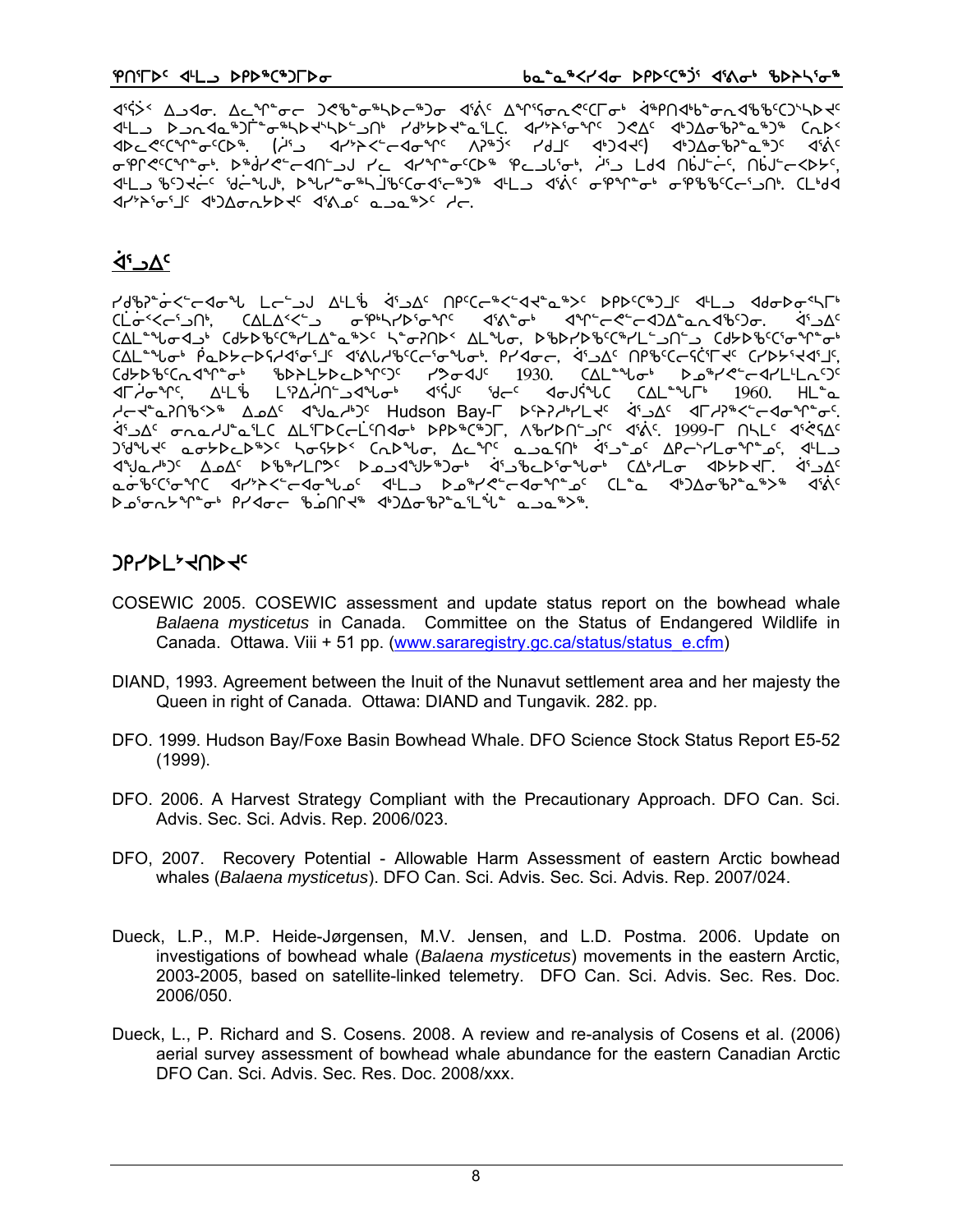- George, J.C., J. Bada, J. Zeh, L. Scott, S.E. Brown, T. O'Hara, and R. Suydam. Age and growth estimates of bowhead whales (Balaena mysticetus) via aspartic acid racemization. Canadian Journal of Zoology 77: 571-580.
- Hammill, M.O. and G.B. Stenson. 2003. Harvest simulations for 2003-2006 harp seal management plan. DFO Can. Sci. Advis. Sec. Res. Doc. 2003/068.
- Heide-Jørgensen, M.P., K.L. Laidre, Ø. Wiig, M.V. Jensen, L. Dueck, L.D. Maiers, H.C. Schmidt and R.C. Hobbs. 2003. From Greenland to Canada in ten days: tracks of Bowhead whales, *Balaena mysticetus*, across Baffin Bay. Arctic 56:21-31.
- Heide-Jørgensen, M.P., K.L. Laidre, M.V. Jensen, L. Dueck, L.D. Postma. 2006. Dissolving stock discreteness with satellite tracking: bowhead whales in Baffin Bay. Marine Mammal Science 22: 34-45.
- Higdon, J.W. Commercial and subsistence harvests of bowhead whales (*Balaena mysticetus*) in the eastern Canadian Arctic and West Greenland. DFO Can. Sci. Advis. Sec. Res. Doc. (in press)
- Koski, W.R., R A. Davis, G.W. Miller and D.E. Withrow. 1993. In J.J. Burns, J.J. Montague, and C.J. Cowles (Editors), The bowhead whale, p. 239-274. Soc. Mar. Mamm. Spec. Publ. 2.
- Mitchell, E.D. and R.R. Reeves. 1982. Factors affecting abundance of bowhead whales Balaena mysticetus in the eastern Arctic of North America, 1915-1980. Biological Conservation 22: 59-78.
- Montague, J.J. 1993. Introduction. In J.J. Burns, J.J. Montague, and C.J. Cowles (Editors), The bowhead whale, p. 1-21. Soc. Mar. Mamm. Spec. Publ. 2.
- Nerini, M.K., H. W. Braham, W.M. Marquette, and D.J. Rugh. 1984. Life history of the bowhead whale (Mammalia, Cetacea). Journal of Zoology (London) 204: 443-468.
- NWMB. 2000. Final report of the Inuit Bowhead Knowledge Study, Nunavut, Canada. Iqaluit, Nunavut: Nunavut Wildlife Management Board. 90 p.
- Reeves, R.R and E. Mitchell. 1990. Bowhead whales in Hudson Bay, Hudson Strait, and Foxe Basin: A review. Le Naturaliste Canadien. 117: 25-43.
- Rosa, C., J.C. George, J. Zeh, O. Botta, M. Zauscher, J. Bada and T.M. O'Hara. 2004. Update on age estimation of bowhead whales (*Balaena mysticetus*) using asparic acid racemization. IWC/SC/56/BRG6.
- Ross, W.G. 1993. Commercial whaling in the north Atlantic Sector. In J.J. Burns, J.J. Montague, and C.J. Cowles (Editors), The bowhead whale, p. 511-561. Soc. Mar. Mamm. Spec. Publ. 2.
- Schell, D.M. and S.M. Saupe 1993. In J.J. Burns, J.J. Montague, and C.J. Cowles (Editors), The bowhead whale, p. 491-509. Soc. Mar. Mamm. Spec. Publ. 2.
- Wade, P. R. 1998. Calculating limits to the allowable human-caused mortality of cetaceans and pinnipeds. Marine mammal science, 14:1-37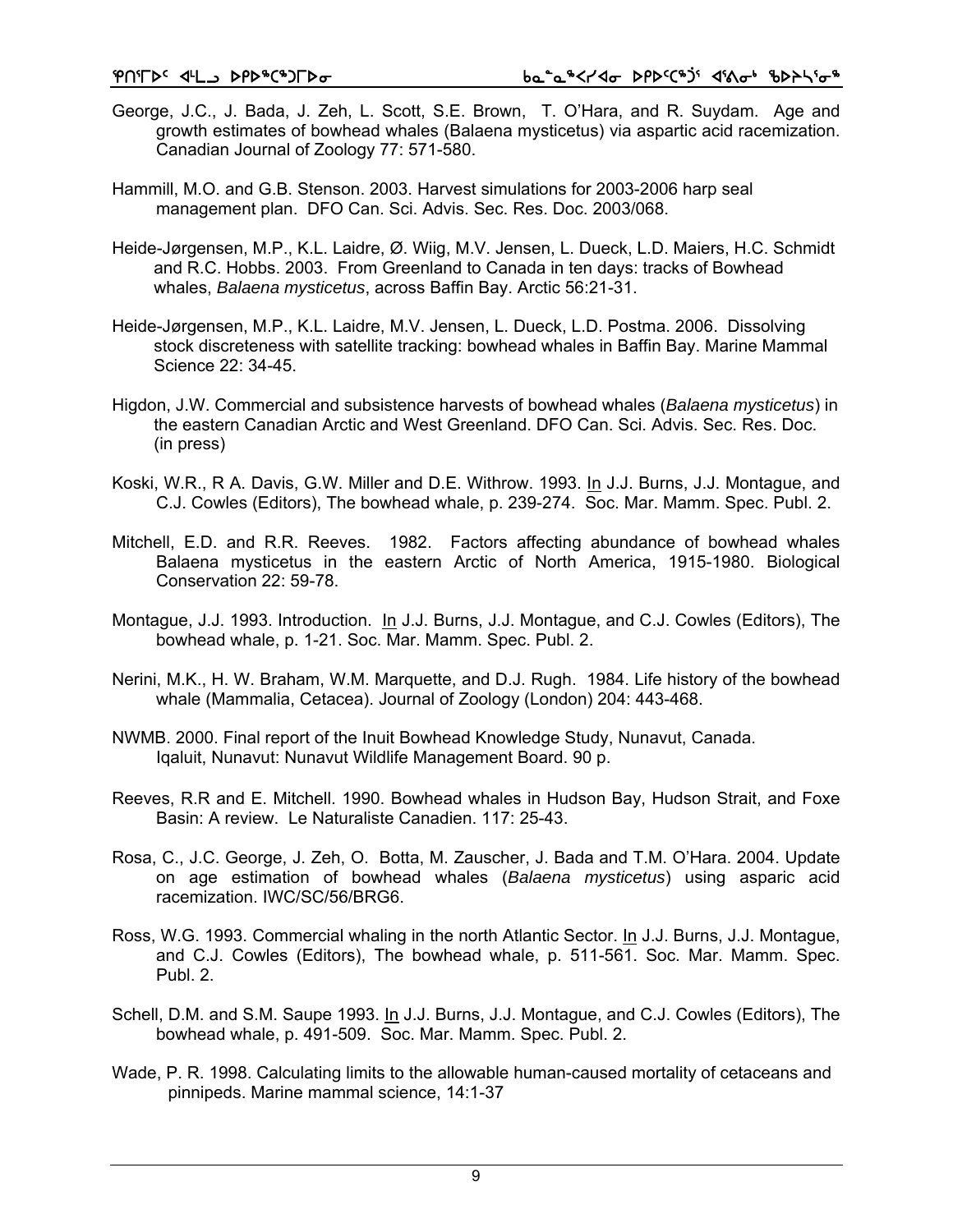- Weintraub, B. 1996. Harpoon blades point to long-lived whales (March Geographica). National Geographic Society, 1145 17<sup>th</sup> St. NW, Washington, D.C. 20036.
- Woodby, D.A., and D.B. Botkin. 1993. Stock sizes prior to commercial whaling. In J.J. Burns, J.J. Montague, and C.J. Cowles (Editors), The bowhead whale, p. 387-407. Soc. Mar. Mamm. Spec. Publ. 2.